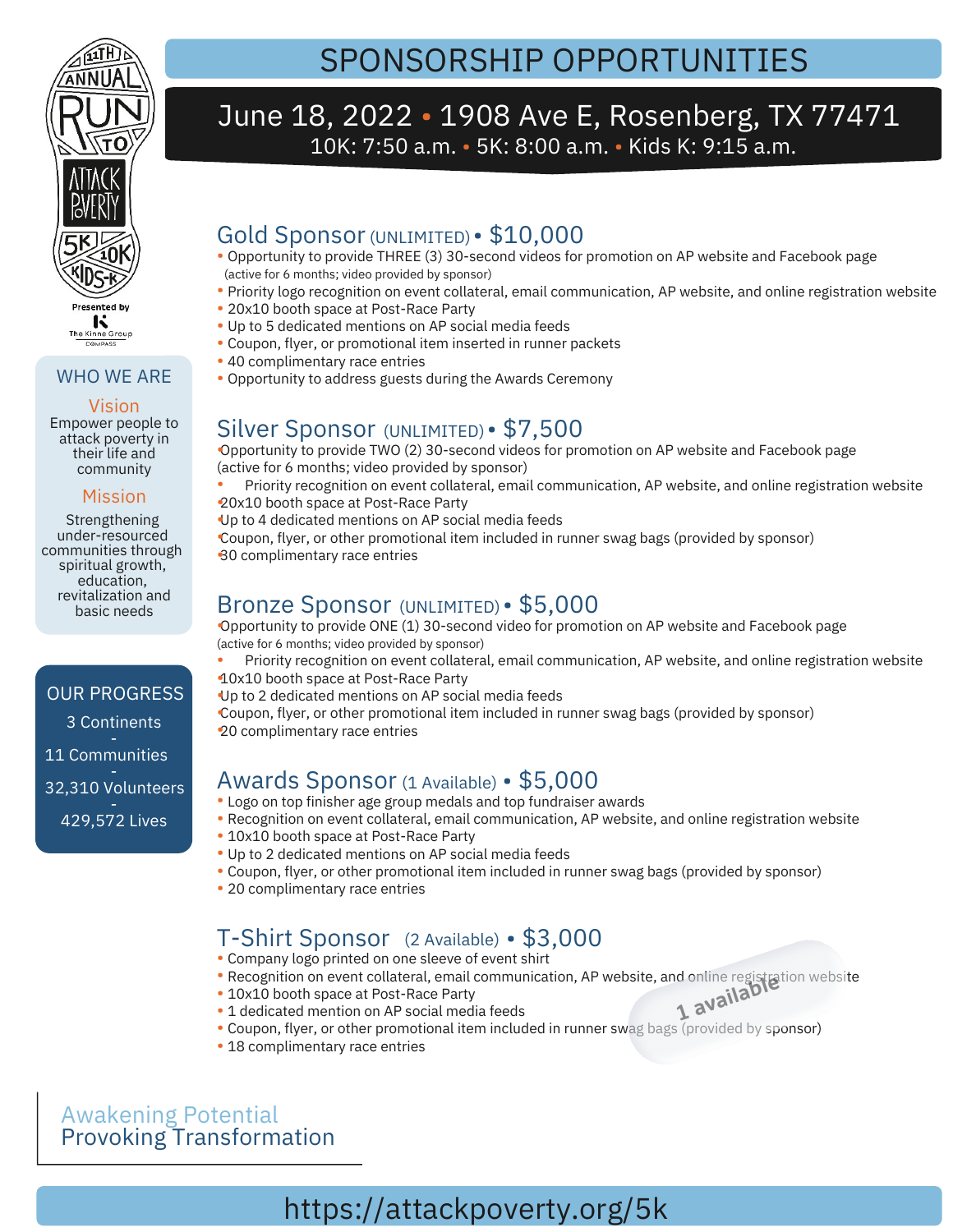

Total followers across ALL platforms: 28,718 1.7M impressions 86,867 engagements

OUR REACH

Attack Poverty provides people tools to break out of the cycleof generational poverty. It's about DEVELOPMENT, not charity; DIGNITY, not shame. Believing all humans are created in the image of God, we will always promote the dignity and worth of people and families.

OUR DRIVING FORCE IS EMPOWERMENT

# SPONSORSHIP OPPORTUNITIES

### June 18, 2022 • 1908 Ave E, Rosenberg, TX 77471 10K: 7:50 a.m. • 5K: 8:00 a.m. • Kids K: 9:15 a.m.

### Swag Bag Sponsor (UNLIMITED) • \$2,500

- Logo on runner swag bags •
- Recognition on email communication, AP website, and online registration website •
- 10x10 booth space at Post-Race Party
- 1 mention on AP social media feeds
- (provided by sponsor) Coupon, flyer, or other promotional item included in runner swag bags •
- 14 complimentary race entries •

### Start/Finish Line Sponsor (UNLIMITED) • \$1,500

- Logo recognition on Start/Finish line inflatable signage
- Recognition on event collateral, email communication, AP website, and online registration website •
- 10x10 booth space at Post-Race Party
- 1 mention on AP social media feeds
- Coupon, flyer, or other promotional item included in runner swag bags (provided by sponsor)
- 12 complimentary race entries

## Race Bib Sponsor (3 Available) • \$1,000

- Logo recognition on race bibs
- Recognition on email communication and online registration website •
- 10x10 booth space at Post-Race Party
- 1 mention on AP social media feeds
- Coupon, flyer, or other promotional item included in runner swag bags •
- 10 complimentary race entries •

### Water Station Sponsor (UNLIMITED) • \$750

- Recognition on two course water stations and one post-race party water station
- Nobel in the boards water state
- Recognition on email communication and online registration website •
- (provided by sponsor) Coupon, flyer, or other promotional item included in runner swag bags <sup>8</sup> complimentary race entries •

### Race Benefactor (UNLIMITED) • \$500

- Recognition on email communication and online registration website
- 10x10 booth space at Post-Race Party
- Coupon, flyer, or promotional item inserted in runner swag bags (provided by sponsor)
- 6 complimentary race entries •

### Race Patron (UNLIMITED) • \$350

- Recognition on email communication and online registration website
- Coupon, flyer, or promotional item inserted in runner swag bags (provided by sponsor)
- \*4 complimentary race entries

### Race Friend (UNLIMITED) · \$200

- Recognition on online registration website
- Coupon, flyer, or promotional item inserted in runner swag bags (provided by sponsor)
- 2 complimentary race entries •

### Awakening Potential Provoking Transformation

\*All sponsors will be recognized on event t-shirt. \*\*For full recognition of sponsorship (online and print), commitments must be received by June 1, 2022.

## https://attackpoverty.org/5k

- (provided by sponsor)
- **2 available**